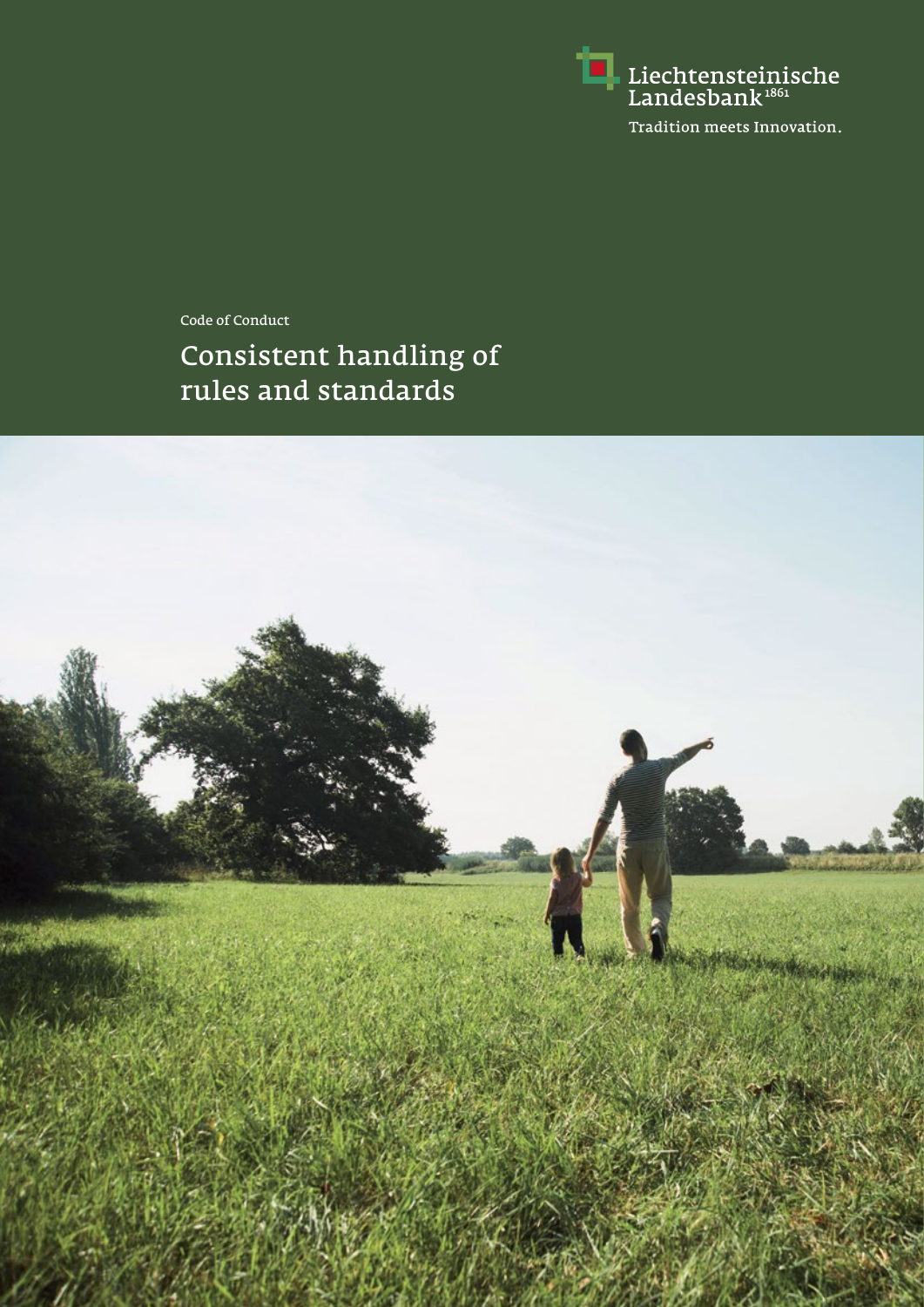| 01 | We set standards for banking with values.<br>Foreword                                                                  | Page 3  |                |
|----|------------------------------------------------------------------------------------------------------------------------|---------|----------------|
| 02 | We demand a lot from our work.<br><b>Business ethics</b>                                                               | Page    | 4              |
| 03 | We ensure that it is our clients who profit<br>from our experience.<br>Clients                                         | Page    | - 5            |
| 04 | We love what we do.<br>Employees                                                                                       | Page    | 6              |
| 05 | We seek the ideal solution through dialogue.<br>Other stakeholder groups                                               | Page    | - 7            |
| 06 | We think and plan for the long term,<br>always with eye on stability and security.<br>Sustainable corporate management | Page    | 8              |
| 07 | We do what we say, and we say what we do.<br>Binding nature                                                            | Page    | $\overline{9}$ |
| 08 | We live our values.<br><b>Guiding principles</b>                                                                       | Page 10 |                |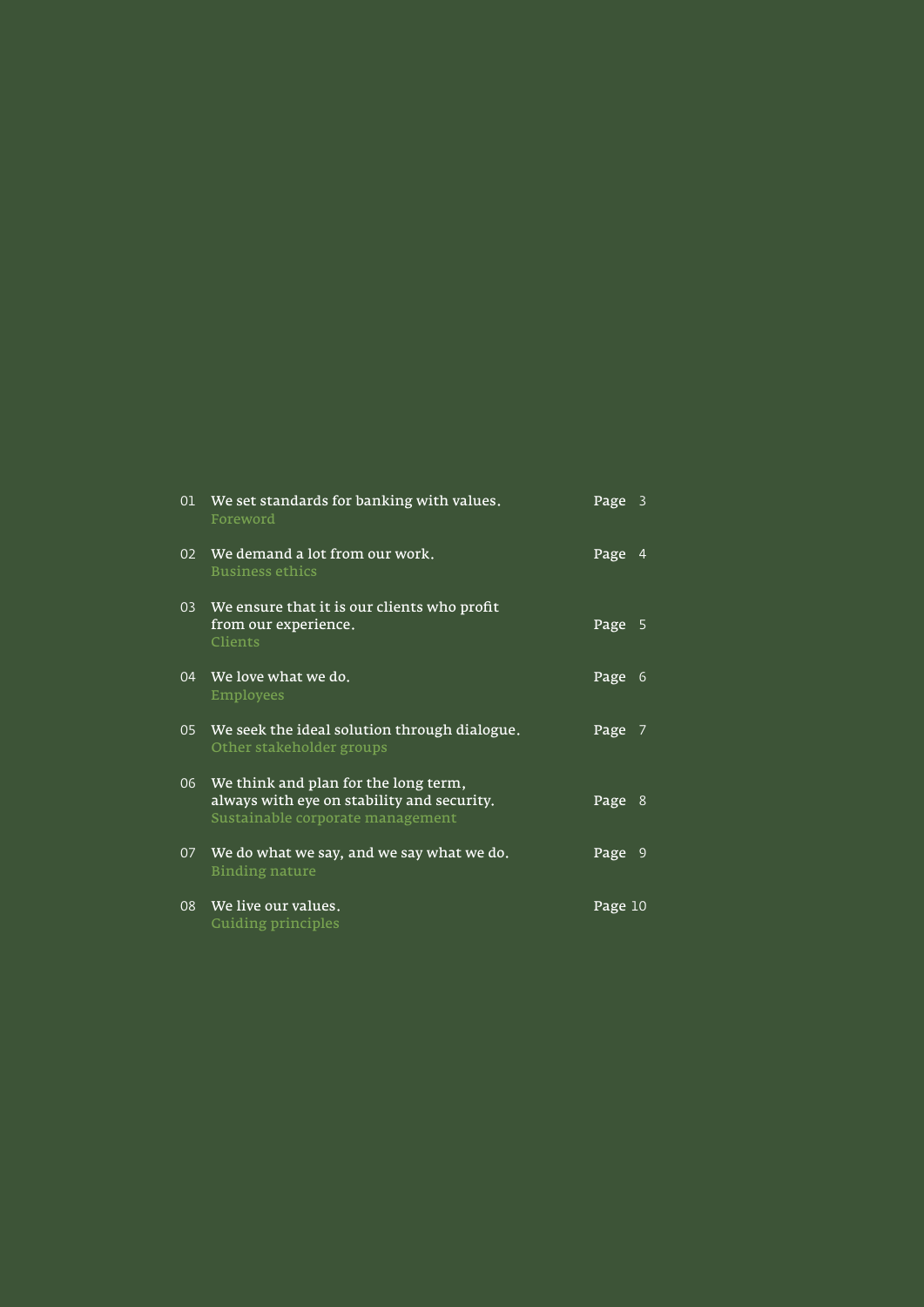# Foreword

### We set standards for banking with values.

## $\frac{2}{3}$

#### Dear Reader

The LLB Group is committed to a concept of banking with a binding system of values. Our concept of banking is based on the expert management of assets within a clearly defined value system.

Our vision is «We set standards for banking with values».

The guiding principles of the LLB Group, which have been developed on the basis of this vision, define four binding values that shape our corporate culture:

- 
- **◆ Integrity** We create clarity and stand by our word. We believe in partnership and hold both clients and colleagues in high esteem.
- **◆ Excellence** We set standards through performance and passion.
- **◆ Innovation** We play an active role in creating a sustainable future.

The LLB Group wants to be judged on the basis of these values. Our stakeholder groups should be at all times aware that we embody and exemplify our values. It is for precisely this reason that they place their trust in us: not only the knowledge that they are well looked after, but also that they are in the very best and most capable hands.

Our Code of Conduct provides a reliable framework that offers guidance to all employees in acting in a value-driven and responsible manner. The principles it contains not only fulfil statutory requirements, but also meet ethical and social standards. It serves as a set of instructions for proper conduct and is thus a binding and common list of guidelines for our employees worldwide.

As no code of conduct can cover all conceivable situations, it is important that the relevant principles are not only implemented according to their letter during the performance of day-to-day work, but also in line with their spirit and meaning.

Vaduz, 1 January 2018

Roland Matt<br>Group CEO **State Contract Contract Chairman of the E** Chairman of the Board of Directors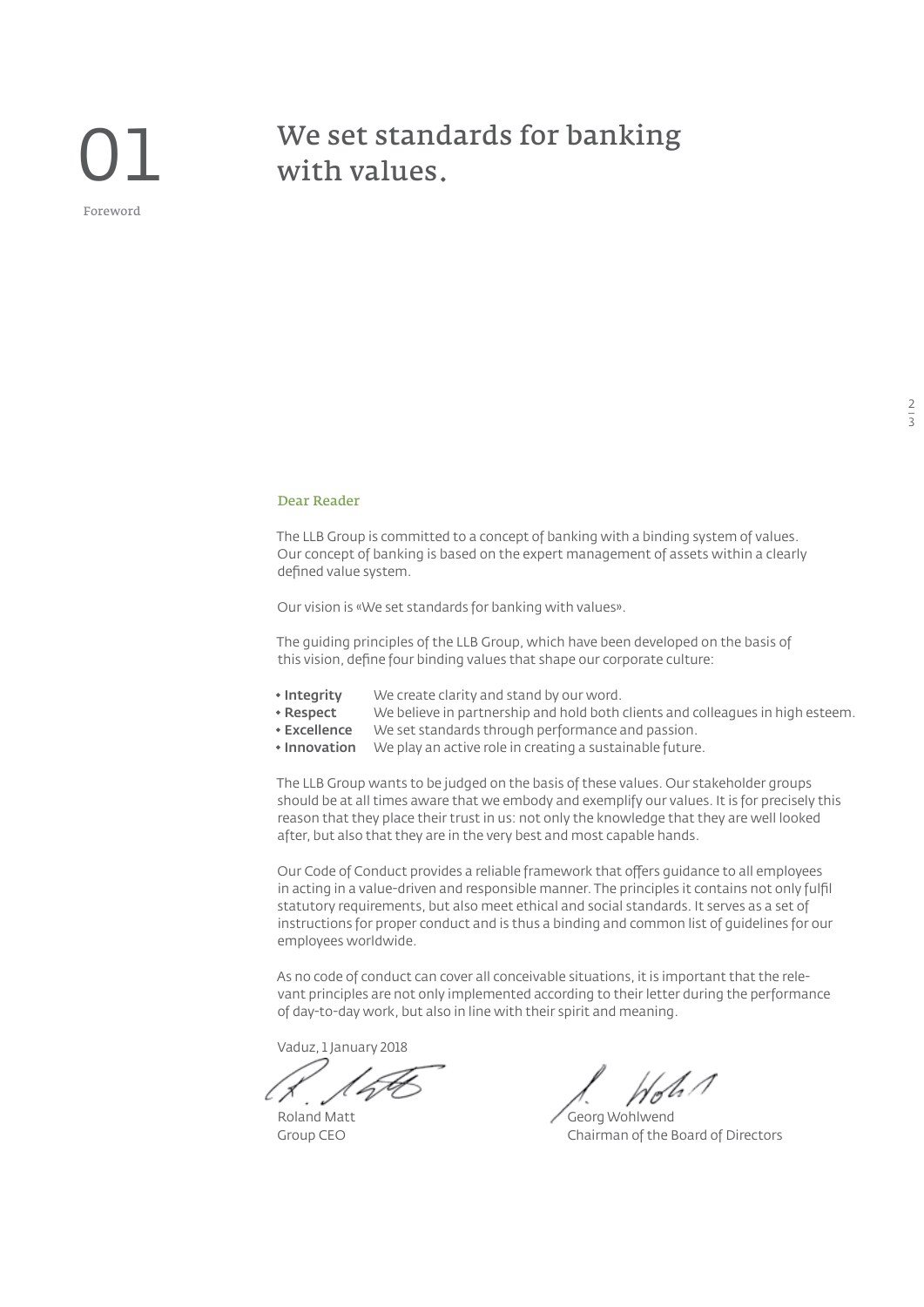02 Business ethics

### We demand a lot from our work.

Responsible corporate management entails more than just complying with laws, regulations and standards. Additional stringent rules and guidelines have an impact on all areas. Our quality requirements are high when it comes to affording our company, investors, clients and employees the most comprehensive protection possible.

#### Compliance with laws, ordinances, standards and guidelines

We are committed to strict compliance with national statutory regulations, professional code-of-conduct principles and internal guidelines.

#### Money laundering, corruption, organised crime and terrorist financing

We contribute to the combat against money laundering, corruption, organised crime and terrorist financing by fulfilling our due diligence obligations on the basis of the applicable laws and internal directives. We systematically follow the know-your-customer rules and monitor our business relationships as part of risk-adequate control and monitoring processes.

#### Tax compliance

Our business model aims to ensure the tax compliance of our clients. We do not execute any instructions that could recognisably be intended to circumvent applicable tax obligations. We attach value to ensuring compliance with the relevant tax legislation.

#### Cross-border business activities

We are familiar with and understand the conditions relevant to cross-border transactions. We continuously keep up to date on regulatory changes and adjust our services for our clients accordingly.

#### Data confidentiality

We handle client data and the data of employees and business partners with the utmost care. In keeping with the applicable statutory requirements, we ensure the maximum level of confidentiality during the recording, processing and storing of data.

#### Conflicts of interest

Conflicts between the interests of clients, the Bank and its employees must be avoided. Employees may not demand or accept any gratuities, loans or other favours from business partners for themselves or for other persons to whom they have a close connection. Should conflicts of interest be unavoidable, these must be disclosed.

#### Insider knowledge

With regard to the handling of inside information, we always follow the applicable statutory provisions and have issued corresponding internal regulations. We attach importance to ensuring that we are fair to other market participants.

#### Competitive practices

We do not induce our stakeholder groups to breach their contracts. We behave fairly and respect the intellectual property of others. We handle copyrights, licenses and other property rights in a conscientious manner.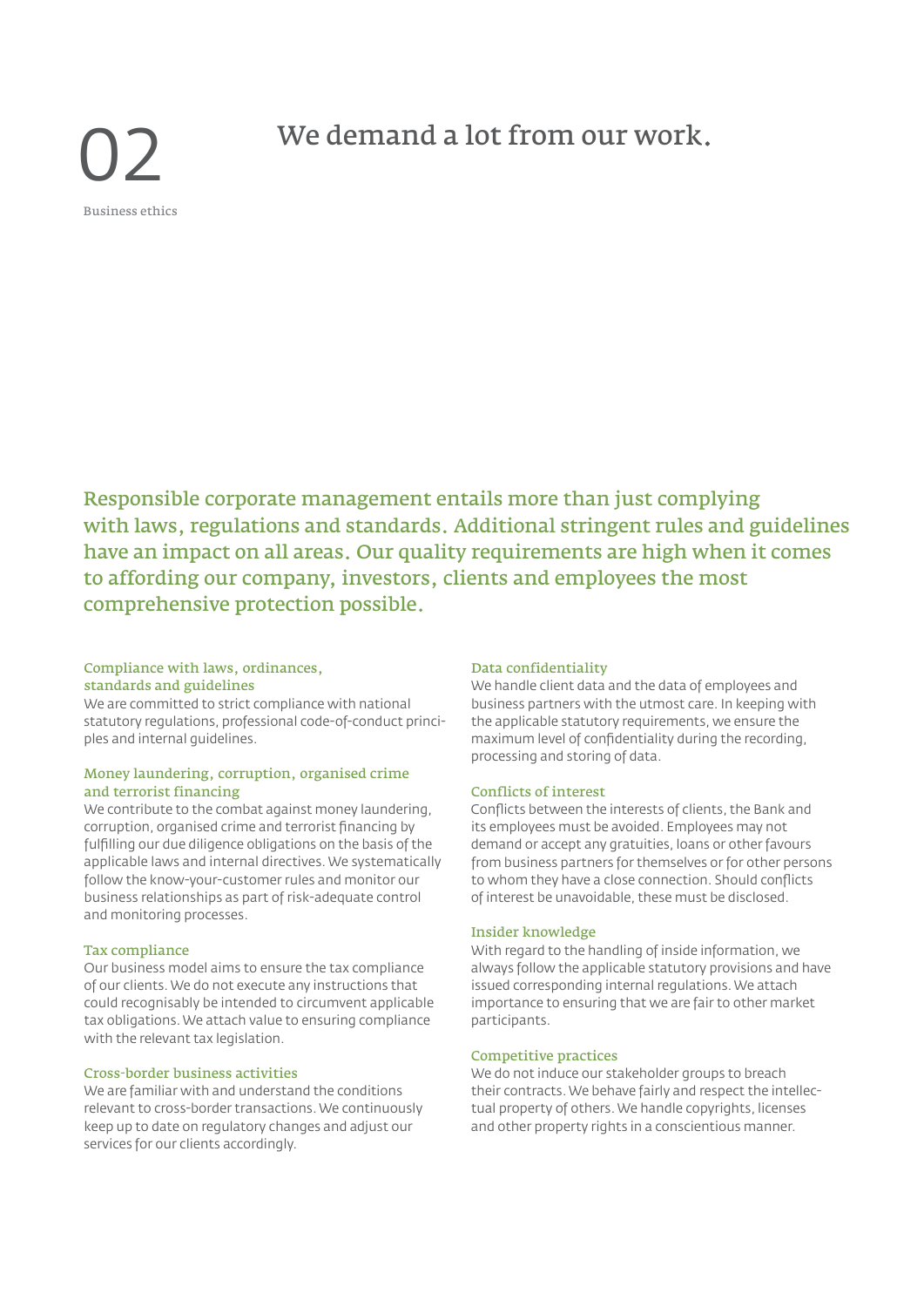## 03 Clients

### We ensure that it is our clients who profit from our experience.

The interests and satisfaction of our clients are at the heart of our actions. We do all in our power to generate added value for our clients by providing quality advisory services. Transparency and clear communication are decisive here. Mutual trust is the key to fostering long-term partnerships with our clients.

We maintain long-term client relationships based on trust and partnership. Focus is placed on the objectives and needs of our clients and it is these considerations that shape our actions during the provision of advisory services and the selling of our products.

We apply the utmost care when providing advice to our clients. The individual care we afford to our clients includes, in particular, an in-depth and broad-based analysis of the respective client situation and the determination of personal objectives, wishes and requirements.

On the basis of these client requirements, we offer solutions that are beneficial to our clients and generate added value.

We communicate in a comprehensible manner and only offer our clients solutions that they also understand. We draw up contractual agreements in a clear and unambiguous fashion.

Our marketing is credible and adheres to our values, while our communication activities are of a high quality, innovative, personal and authentic.

We take client feedback seriously and use it to drive ongoing advancements and improvements.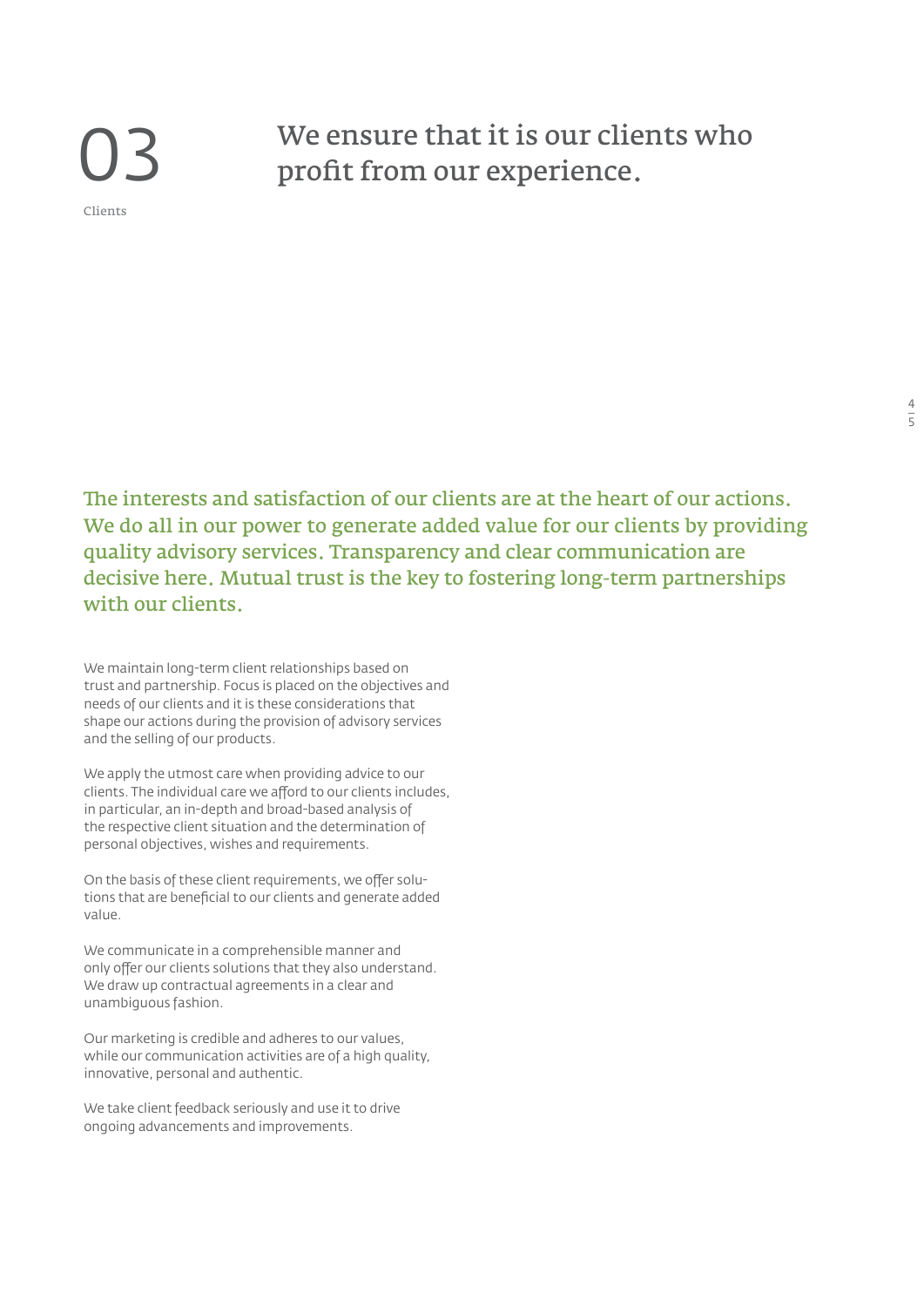We love what we do.

04 Employees

First-class and committed employees guarantee our success. Their conduct shapes our company's partnership-based culture. Investing in them is of great importance. Retaining, motivating and developing our employees as well as attracting new talent in a targeted manner ensures that we can offer our clients experience and expertise.

#### Attractive employer

As an attractive employer, we allow enthusiastic individuals to advance themselves and the LLB Group in order to produce top performances together.

We stand out thanks to our corporate culture based on partnership, interesting job profiles and the great freedom afforded to our employees.

#### Supporting and challenging employees

Our employees accept challenges with passion, impress thanks to their expertise and look beyond what is right in front of them. They demonstrate leadership, take on responsibility for themselves and others and strive to improve on a continual basis. They achieve goals within their teams based on our values.

Committed employees have outstanding opportunities at the LLB Group. Their personal development is supported both during their day-to-day work and in the form of targeted further training.

#### Responsible employer

As a responsible employer, we offer an attractive working environment by making various contributions in the area of health promotion and paying fair, performance-based and competitive remuneration. Performance is assessed regularly on the basis of easy-to-understand criteria.

Flexible working hours models support our employees in meeting their specific needs and during different life phases.

We fulfil our social responsibility towards the region through our committed promotion of young talent as part of a modern programme.

#### Dealing with one another

Our corporate culture based on partnership is shaped by respect, professionalism and openness. We respect the dignity, personality and privacy of each individual colleague and accept different opinions.

We offer all employees equal employment opportunities and promotion prospects, irrespective of their gender, age, religion, nationality, ethnic background, sexual orientation or physical abilities.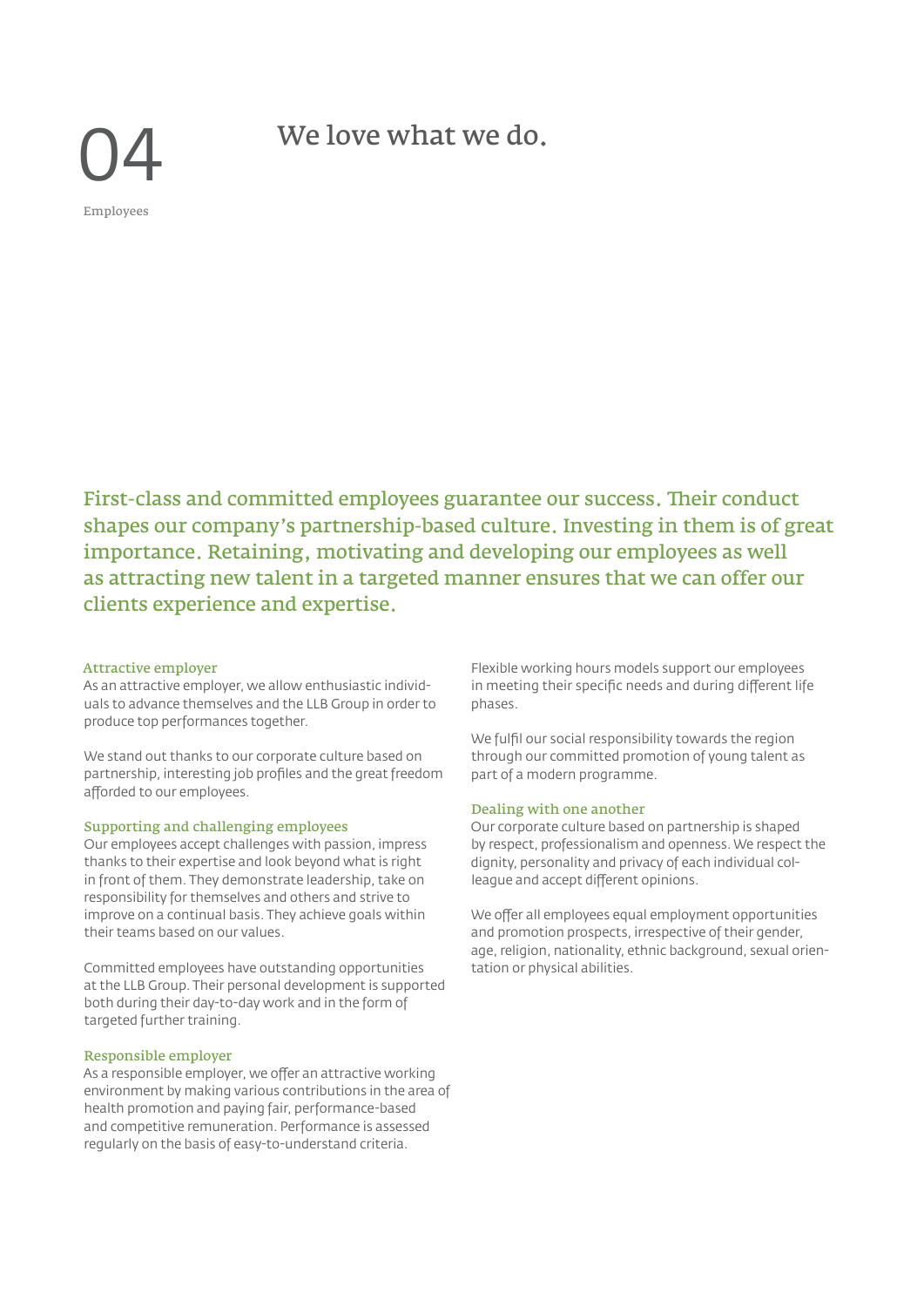# 05 Other stakeholder groups

### We seek the ideal solution through dialogue.

To create added value over the long term, we maintain dialogue with all of our company's interest groups as we seek to find the right course of action together. We attach value to fair and open exchanges. This allows us to find out the expectations that our stakeholders have of us. At the same time, it allows us to make our viewpoints clear and promote understanding.

#### Shareholders

Our Bank is a listed public company. We inform our shareholders about the development of our institution on a regular basis.

The shareholders place trust in us. We honour this by guaranteeing the protection of their investments and striving to generate attractive returns for them. We are convinced that sustained profitable growth is only possible with a prudent risk culture. Great importance is therefore attached at all organisational levels to the careful handling of risks.

A solid capital base is important to us. We thus work to preserve the Bank's investment and innovation capacity in the interest of our shareholders and will continue to do so in future and strive to develop it further.

We take appropriate account of the legitimate interests of our majority shareholder. At the same time, we are aware of how important the numerous minority shareholders are for our Bank. They are often among our most loyal clients and reflect our strong regional roots.

#### Public

We undertake to prepare the financial information on the LLB Group in full and accurately in accordance with the requirements stipulated under the applicable legislation and guidelines, and to provide our various stakeholder groups with information in a timely, complete and understandable manner as per the applicable disclosure obligations.

Our communication with the public is objective, transparent and accurate in terms of content and is provided in a timely fashion.

We maintain regular contact with the media. All communication with the media is undertaken by the individuals who are responsible in this regard. In the absence of prior consultation with the Head of Corporate Communications, our employees shall not disclose any information relating to the LLB Group to the public or, in particular, media representatives.

Our dealings with the responsible supervisory, government and other authorities are handled in a professional, respectful and transparent manner and are based on partnership.

#### Suppliers

We act as a professional partner. Cooperation partners and suppliers should be able to count on our integrity. Our activities are based on business principles, fairness and transparency. We are interested in sustainable and longterm business relationships and when awarding contracts only consider providers who fulfil their corporate responsibility and meet predefined criteria relating to the LLB Group's requirements.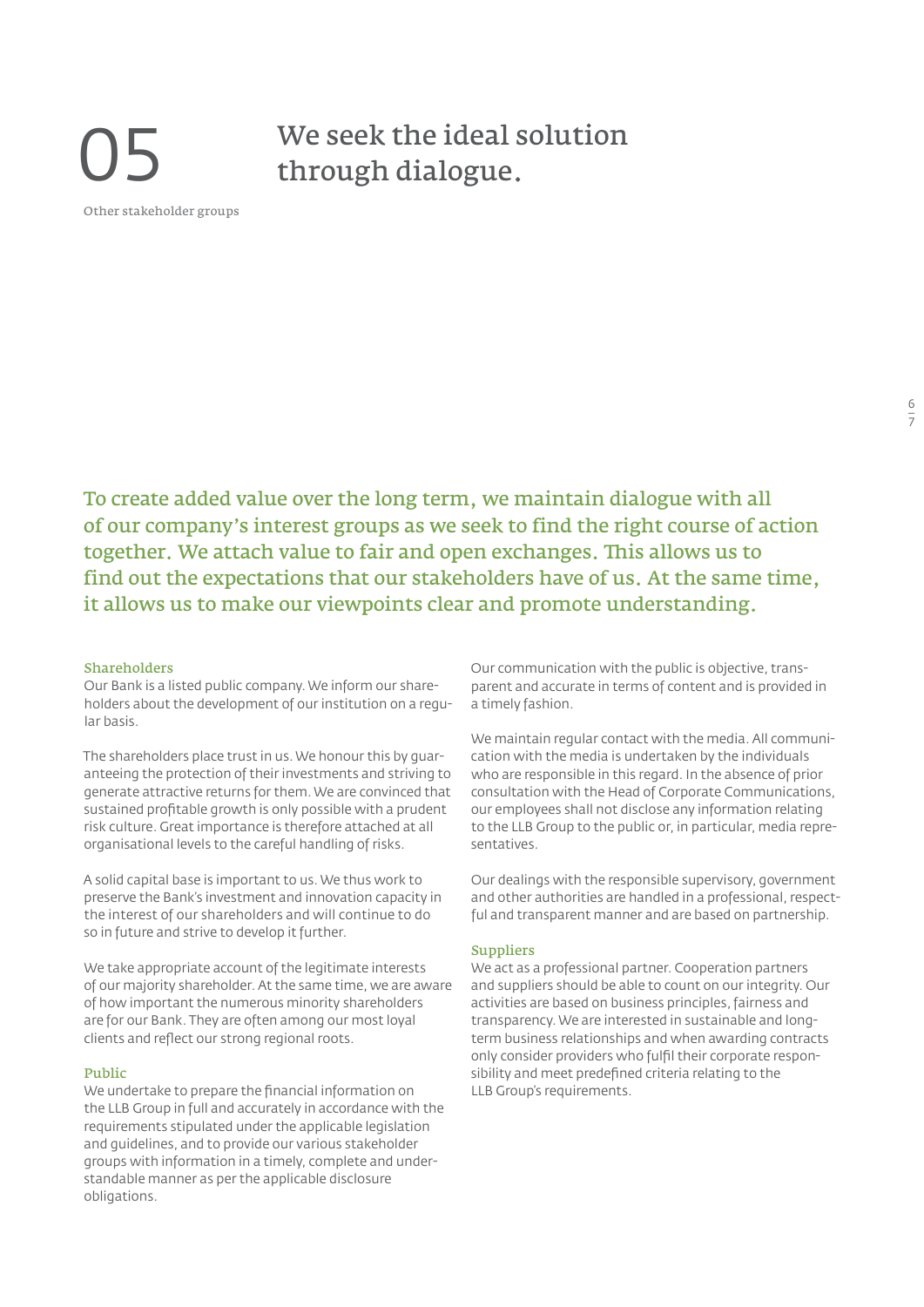

We think and plan for the long term, always with an eye on stability and security.

As a responsible Bank, we act in accordance with environmental and social standards – to ensure future generations inherit an environment that is as intact as possible, as well as stable social conditions. We want to be a partner of integrity for our shareholders, clients, employees and society as a whole.

#### Social responsibility

Our reputation is of central importance to us. All employees are required to avoid actions or statements that could damage the LLB Group.

As a long-established financial institution with strong regional roots, we are aware of our special responsibility. We fulfil our entrepreneurial responsibility towards society. We consider sustainability and corporate social responsibility to be integral components of our business activities. We are convinced that responsible, forward-looking corporate management is key to sustainable business success. For us, sustainability means reconciling business activities with social and environmental responsibility.

#### Environment

We are committed to the environment and respect the relevant regulations. It is important to us that natural resources are handled as carefully as possible. We support projects that foster this objective and strive to reduce our energy consumption on a continuous and long-term basis. This relates to the maintenance of building infrastructure, the management of materials and workplaces, and environmentally friendly mobility behaviour.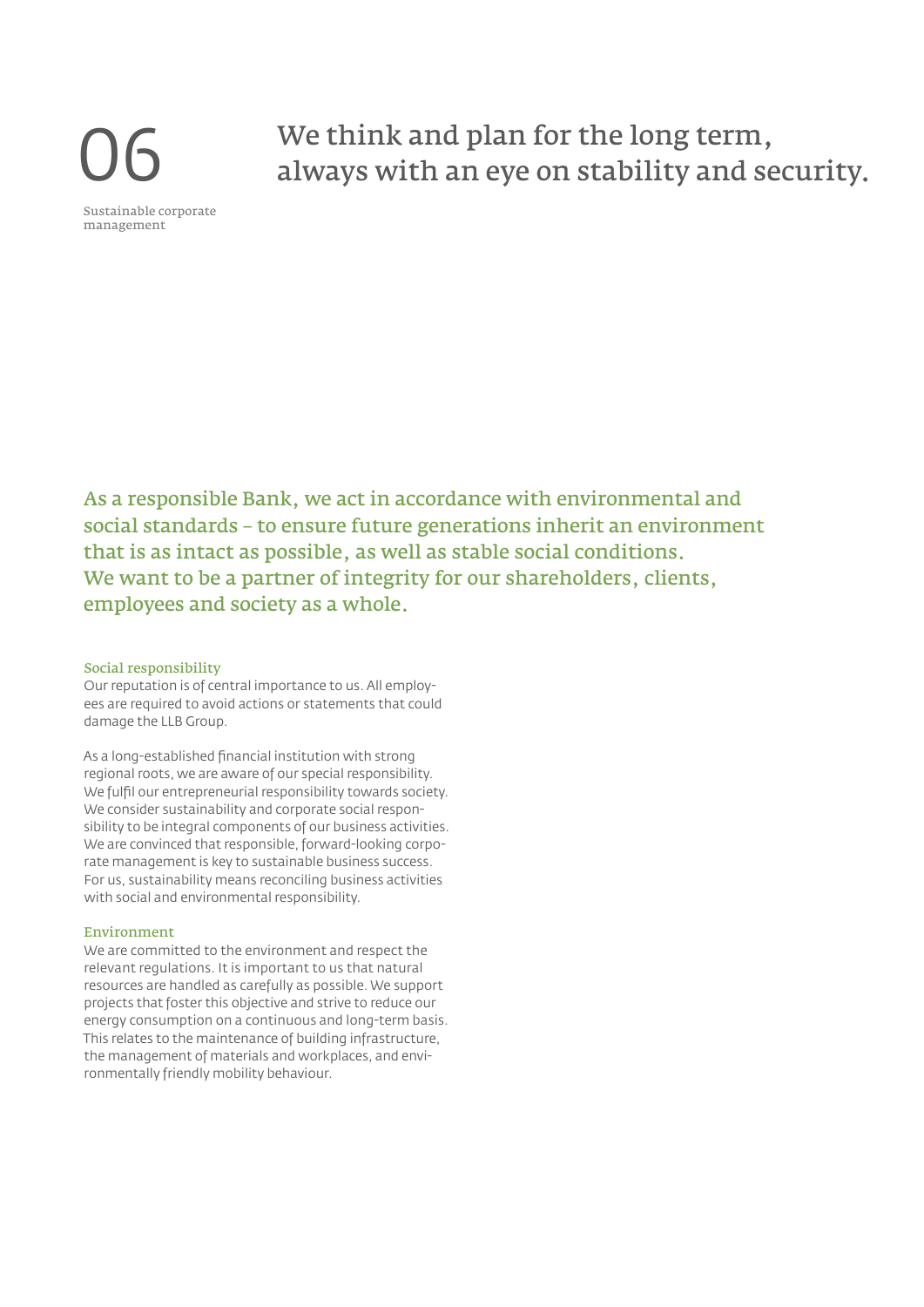

We do what we say, and we say what we do.

Ethically correct conduct and the safeguarding of our clients' interests are given top priority by us. We encourage our employees to question behaviour and provide information on possible breaches of regulations. We raise awareness as regards responsible and value-based actions in all business areas.

This Code of Conduct applies to all employees.

They are familiar with this Code of Conduct and use it as a set of guidelines to assist them in their daily work.

The Code of Conduct defines a minimum standard that must not be fallen below, including in cases in which local regulations do not go as far. Where local legislation is more stringent, it will take precedence.

Employees are encouraged to address breaches of this Code of Conduct in an open manner. In such cases, the option to report breaches anonymously is assured.

Breaches can result in negative performance assessments, disciplinary measures or consequences under labour law.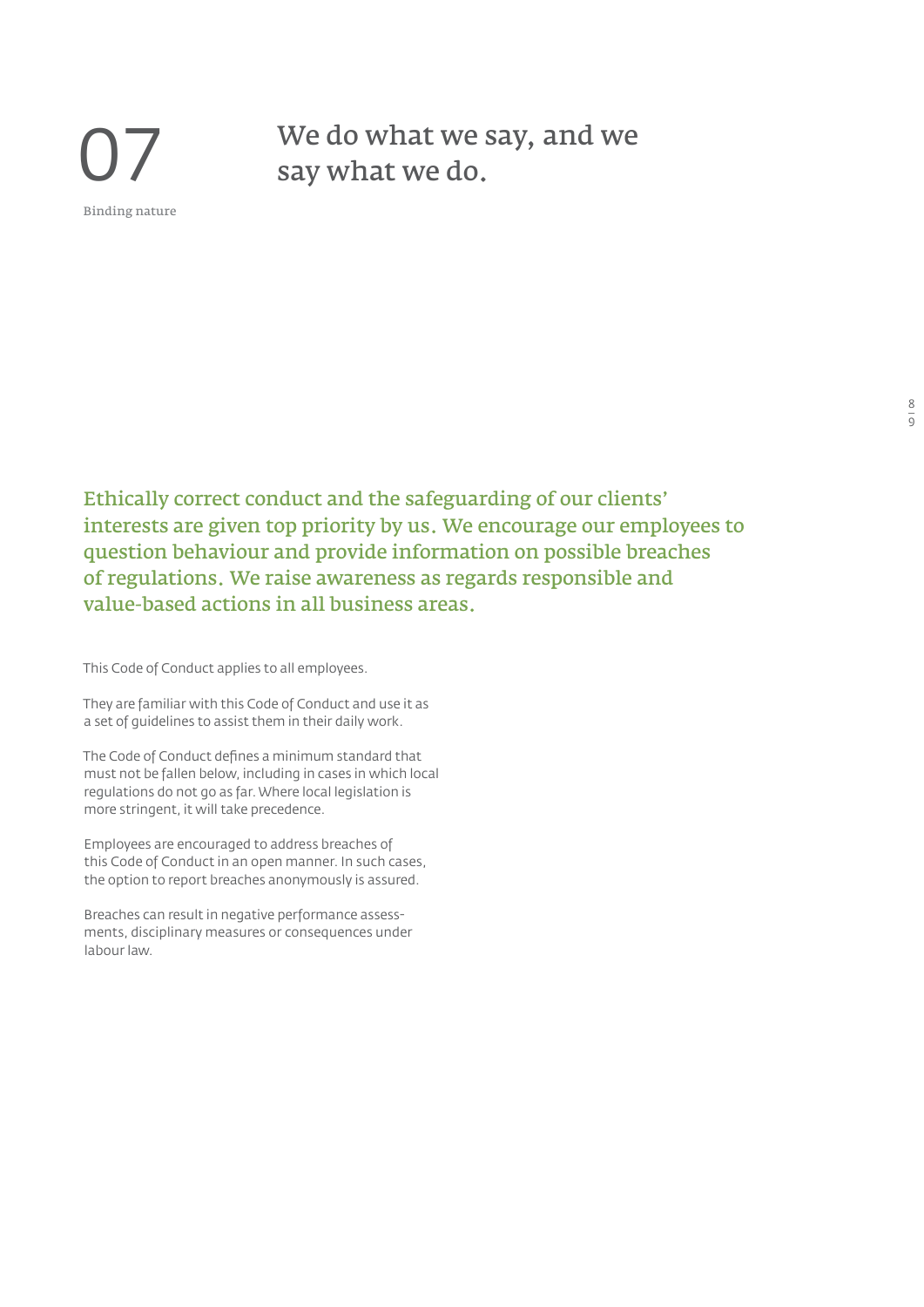08

Guiding principles

We live our values.

## **We create clarity and stand by our word.**

# integrity

**We play an active role in creating a sustainable future.**

# innovation

# excellence

**We set standards through performance and passion.**

respect **We believe in partnership and hold both clients and colleagues in high esteem.**